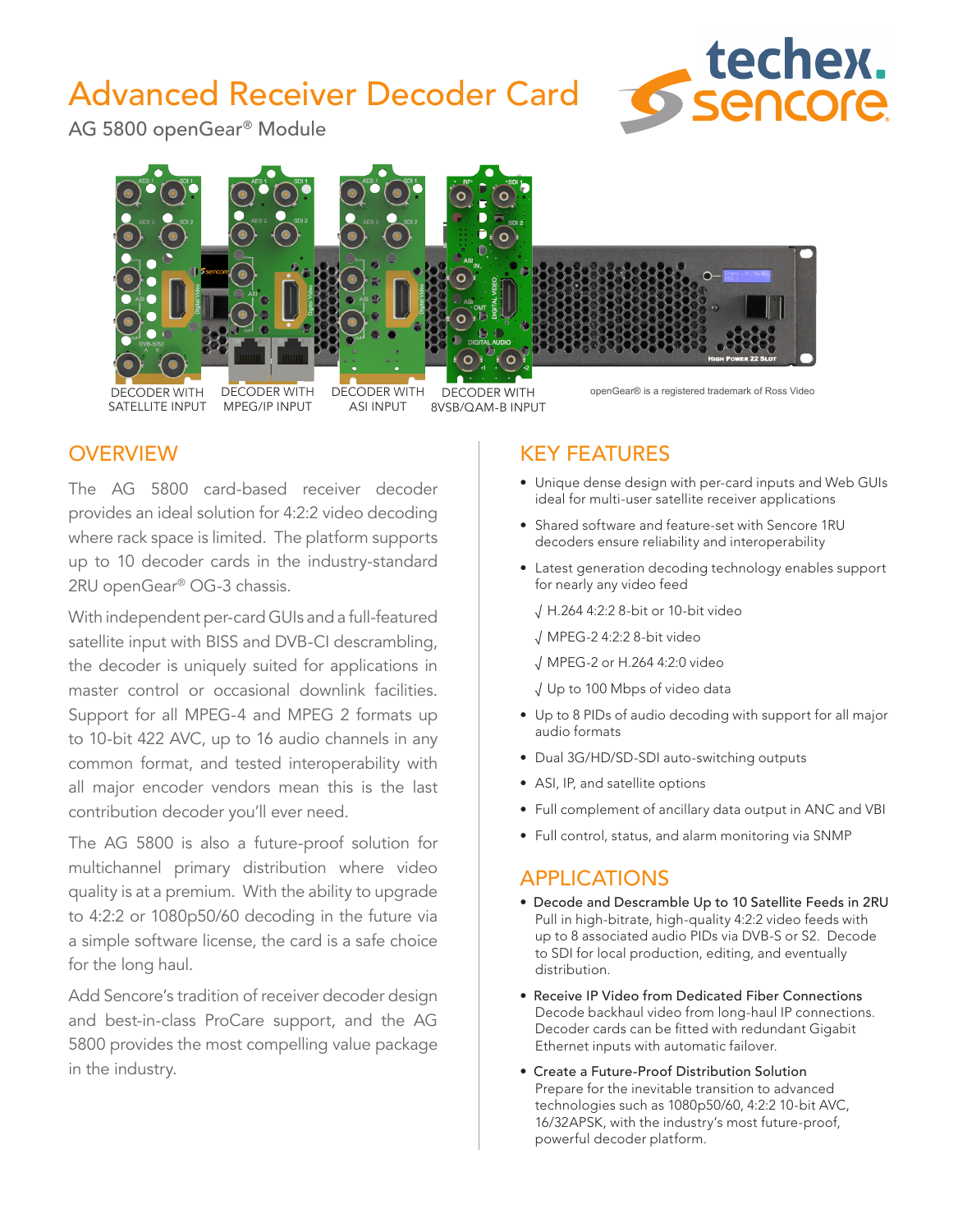# SPECIFICATIONS Advanced Receiver Decoder Card AG 5800



| <b>VIDEO DECODER CARD</b>                                   | AG 58021                                                            | <b>VIDEO DECODER CARD, CONTINUED</b>                                                        |                                                            | AG 58021             |
|-------------------------------------------------------------|---------------------------------------------------------------------|---------------------------------------------------------------------------------------------|------------------------------------------------------------|----------------------|
| Base Decoding (HD 4:2:0 and SD 4:2:2/4:2:0)                 |                                                                     | <b>Ancillary Data Support</b>                                                               |                                                            |                      |
| Additional Profile/Levels:                                  | MPEG-2 MP@HL, 422P@ML                                               | SDI ANC Data Types:                                                                         | AFD (SMPTE 2016)                                           |                      |
|                                                             | H.264 up to HP@L4.2, Hi422P@L3.2                                    |                                                                                             | Closed Captions (CEA-708)                                  |                      |
| 4:2:2 HD Decoding License                                   | AG 58720                                                            |                                                                                             | OP-47 (SMPTE RDD-08)<br>SMPTE RDD-11                       |                      |
| Additional Profile/Levels:                                  | MPEG-2 422P@HL                                                      |                                                                                             | VANC Passthrough (SMPTE 2038)                              |                      |
|                                                             | H.264 up to Hi422P@L4.2                                             |                                                                                             | SCTE 127 (SMPTE 2031)                                      |                      |
| <b>Additional Base Video Features</b><br>Video ES Bitrates: | CAVLC Entropy Coded - 100Mbps                                       |                                                                                             | EN301775 (SMPTE 2031)                                      |                      |
|                                                             | CABAC Entropy Coded - 80Mbps                                        |                                                                                             | Time Code (SMPTE 12M-2)                                    |                      |
| Frame Synchronization Modes:                                | PCR-Recovered Clock                                                 | VBI Waveforms (SDI/Composite):                                                              | Line 21 Captions (CEA-608)<br>TVG2X, AMOL-48/96 (SCTE-127) |                      |
|                                                             | Genlock Reference (with License)                                    |                                                                                             | Teletext/WSS/VPS (EN301775)                                |                      |
| <b>Aspect Ratio Conversion</b>                              |                                                                     |                                                                                             | Timecode in VBI (SMPTE 12M-1) <sup>5</sup>                 |                      |
| Manual Selection:<br>Automatic Selection:                   | Letterbox, Center-Cut, Anamorphic<br>Follows AFD Codes              | SCTE 35 to SCTE 104 Output License                                                          |                                                            | AG 58992             |
|                                                             |                                                                     |                                                                                             | Cablelabs ESAM POIS Interface License                      |                      |
| Output Formats:                                             | 1920x1080p @ 60 (with License)                                      | PID/Service Filtering License                                                               |                                                            | AG 58993<br>AG 58928 |
|                                                             | 1920x1080i @ 25, 29.97, 30<br>1920x1080p @ 23.97, 24, 25, 29.97, 30 | Filtering:                                                                                  | 10 Independent TS (MPTS or SPTS                            |                      |
|                                                             | 1280x720p @ 50, 59.94, 60                                           |                                                                                             | created; output via IP or ASI                              |                      |
|                                                             | 720x576i@25                                                         | Table Regeneration (DVB Mode): PAT regeneration                                             |                                                            |                      |
|                                                             | 720x480i@29.97                                                      | Table Pass-through (DVB Mode): PMT, CAT, NIT pass-through Table<br>Regeneration (DVB Mode): | PAT, SDT                                                   |                      |
| Output Interfaces:                                          |                                                                     | Table Pass-through (DVB Mode): PMT, CAT, NIT, EIT, RST, TDT, TOT                            |                                                            |                      |
| SD/HD/3G-SDI:<br>SDI Format Support:                        | $2x$ 75 $\Omega$ BNC<br>Determined by Decode License                |                                                                                             |                                                            |                      |
| Digital Video:                                              | 1x HDMI-type Connector                                              | <b>DVB-S/S2 INPUT MODULE</b>                                                                |                                                            |                      |
| <b>Genlock License</b>                                      | AG 58701                                                            |                                                                                             |                                                            | AG 58116             |
| Enables genlock synchronization: Sourced by openGear® Frame |                                                                     | Physical Interface:                                                                         | $2x$ 75 $\Omega$ BNC                                       |                      |
| 1080p50/60 Video Output License                             | AG 58740                                                            | Frequency Range:<br>Symbol Rates:                                                           | 950-2150 MHz<br>1-60 MSps                                  |                      |
| <b>Additional SDI Formats:</b>                              | 3G-SDI Level A                                                      | <b>DVB-S Modulation Modes:</b>                                                              | QPSK (All FEC Rates)                                       |                      |
| Additional Output Formats:                                  | 1920x1080p @ 50, 59.94, 60                                          | DVB-S2 Modulation Modes:                                                                    | QPSK/8PSK (All FEC Rates)                                  |                      |
| Video Overlay Support                                       |                                                                     |                                                                                             | 16/32APSK with License                                     |                      |
| Closed Caption Overlays:                                    | CEA-608, CEA-708, or SCTE-20                                        | Supported Roll-off Factors:                                                                 | 0.35, 0.25, 0.20, 0.15, 0.10, 0.05                         |                      |
| DVB-Subtitle Overlays:                                      | HD/SD with Auto Scaling (EN 300743)                                 | DVB-S2 Advanced Feature License                                                             |                                                            | AG 58916             |
| <b>Base Audio Decoding Features</b>                         | 4 Standard, Up to 8 Available                                       | <b>Additional Modulation Modes:</b>                                                         | 16ASPK/32APSK (All FEC Rates)                              |                      |
| Number of Audio PIDs:                                       |                                                                     |                                                                                             | VCM, Multistream (Single ISI)                              |                      |
| Audio Codecs Supported:                                     | Dolby Digital (AC-3) & Plus (EAC-3)                                 | DVB-S/S2 INPUT MODULE WITH DVB-CI                                                           |                                                            | AG 58137             |
|                                                             | AAC-LC, HE-AAC, & HE-AACv2<br>MPEG-1L2 & MPEG-2L2                   | Physical Interface:                                                                         | Adds one DVB-CI CAM Slot                                   |                      |
|                                                             | Linear PCM & Dolby E (Pass-through)                                 | Without Multi-Service License:                                                              | Descrambles Decoded Service Only                           |                      |
| Output Formats:                                             | Digital Pass-through                                                | With Multi-Service License:                                                                 | Number of Services limited by CAM                          |                      |
|                                                             | PCM                                                                 | DVB-CI Multi-Service Descrambling License                                                   |                                                            | AG 58991             |
|                                                             | Analog                                                              | With DVB-CI Capable Input:                                                                  | Enables Multi-service Descrambling                         |                      |
| Audio Delay/Advance:                                        | 5.1 Channel Services Downmixed<br>Per Service, +100/-35 ms          | <b>IP INPUT/OUTPUT MODULE</b>                                                               |                                                            | AG 58127             |
| 8 Service Audio Decode License                              | AG 58880                                                            |                                                                                             |                                                            |                      |
| Audio Decoding:                                             | 4 Additional PIDs (Total of 8)                                      | Physical Interface:<br>Input Format:                                                        | 2x RJ45, 10/100/1000 Auto-Negotiate<br>UDP or RTP          |                      |
| <b>Base Audio Output Features</b>                           |                                                                     |                                                                                             | Constant Bitrate or Null-Stripped                          |                      |
| AES Outputs:                                                | $2x$ 75 $\Omega$ BNC                                                |                                                                                             | RTP Header Extensions Supported                            |                      |
| SDI Embedded Audio Output:                                  | 8 Audio Pairs                                                       |                                                                                             | SMPTE 2022/CoP3 FEC Supported                              |                      |
| Included Transport Stream Input/Output Features             |                                                                     | Output Format:                                                                              | <b>UDP</b>                                                 |                      |
| ASI Input/Output:                                           | 1x In, 1x Out - 75Ω BNC                                             | MPE De-encapsulation:                                                                       | Up to 2 PIDs<br>Up to 60Mbps per MPE PID                   |                      |
| Supported Bitrate:                                          | 250 Kbps to 200 Mbps                                                | Addressing:                                                                                 | Unicast or Multicast                                       |                      |
| <b>BISS Descrambling License</b><br>Supported Modes:        | AG 58921<br>Mode 1, Mode E, Injected ID                             | IGMP compatibility:                                                                         | Version 1, 2 & 3                                           |                      |
|                                                             |                                                                     | Per TS Bitrate:                                                                             | 250 Kbps to 200 Mbps                                       |                      |
| Multi-BISS Support:                                         | Up to 12 Separate Keys                                              | MPEG/IP FEC Output License                                                                  |                                                            | AG 58925             |
|                                                             |                                                                     | Additional Output Formats:                                                                  | RTP with SMPTE 2022/CoP3 FEC                               |                      |

Where Content Meets Technology.<sup>™</sup>